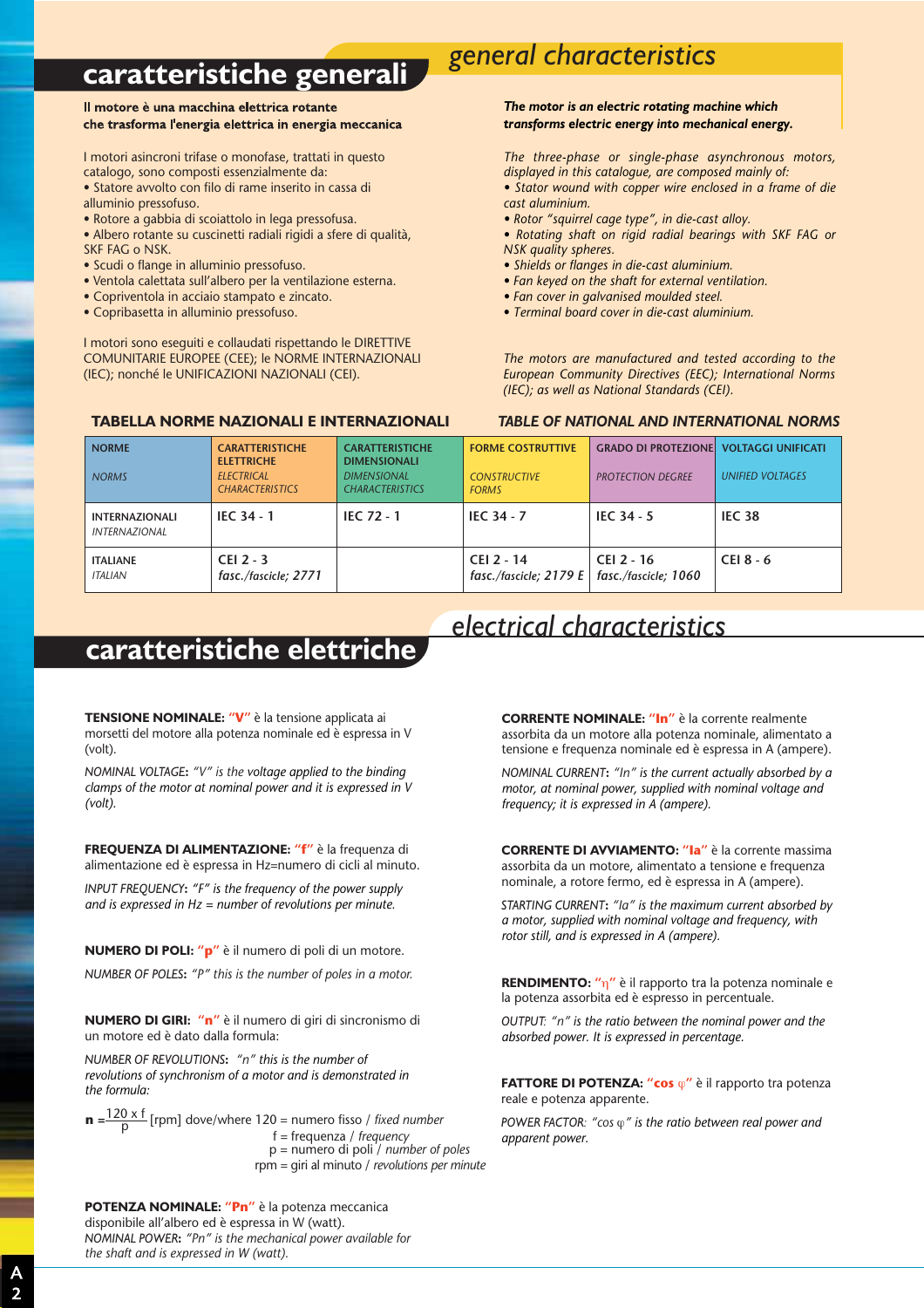**COPPIA NOMINALE: "Cn"** è la coppia risultante dal rapporto tra la potenza nominale ed il numero di giri/min nominali, moltiplicato per il numero fisso: 7024 per Pn in HP 9550 per Pn in KW ed è espressa in Nm (Newton/metro)

**Cn** = 7024  $\frac{Pn}{n!}$  [Nm] dove Pn = potenza nominale in HP *nominal power in HP*  = giri/min nominali *nominal revolutions/min dove* n1 **Cn** = 9550  $\frac{p_n}{n!}$  [Nm] dove Pn = potenza nominale in KW

*dove*  $n_1 = \frac{q_i}{n_1}$  = giri/min nominali<br>*nominal revolutions/min* 

*nominal power in KW*

*NOMINAL TORQUE: "Cn" is the torque resulting from the ratio between the nominal power and the number of nominal revolutions/min, multiplied by the fixed number: 7024 per Pn in HP 9550 per Pn in KW and it is expressed in Nm (Newton/Metre)*

**COPPIA MASSIMA: "Cm"** è la coppia massima che un motore sviluppa durante il funzionamento, senza arrestarsi o rallentare bruscamente, con alimentazione a tensione e frequenza nominali.

*MAXIMUM TORQUE***:** *"Cm" is the maximum torque which a motor develops during functioning, without stopping or brusquely slowing, with nominal voltage and frequency input.*

**COPPIA DI AVVIAMENTO: "Ca"** è la coppia minima che fornisce un motore, a rotore bloccato, alimentato con tensione e frequenza nominali.

*STARTING TORQUE: "Ca" is the minimal torque which a motor supplies with blocked rotor, with nominal voltage and frequency.*

**COPPIA DI INSELLAMENTO: "Ci"** è il valore minimo della coppia sviluppata da un motore, alimentato a tensione e frequenza nominali e velocità compresa tra zero e la velocità corrispondente alla coppia massima.

*SAGGING TORQUE: "Ci" is the minimal value of the torque developed by a motor, supplied with nominal voltage and frequency and speed between zero and the corresponding speed of the max. torque.*

rettifica alberi *shaft grinding*



avvolgimenti speciali *special windings*



tornitura e rettifica alberi *shaft turning and grinding*



rappresentazione delle grandezze indicate *design of the sizes indicated*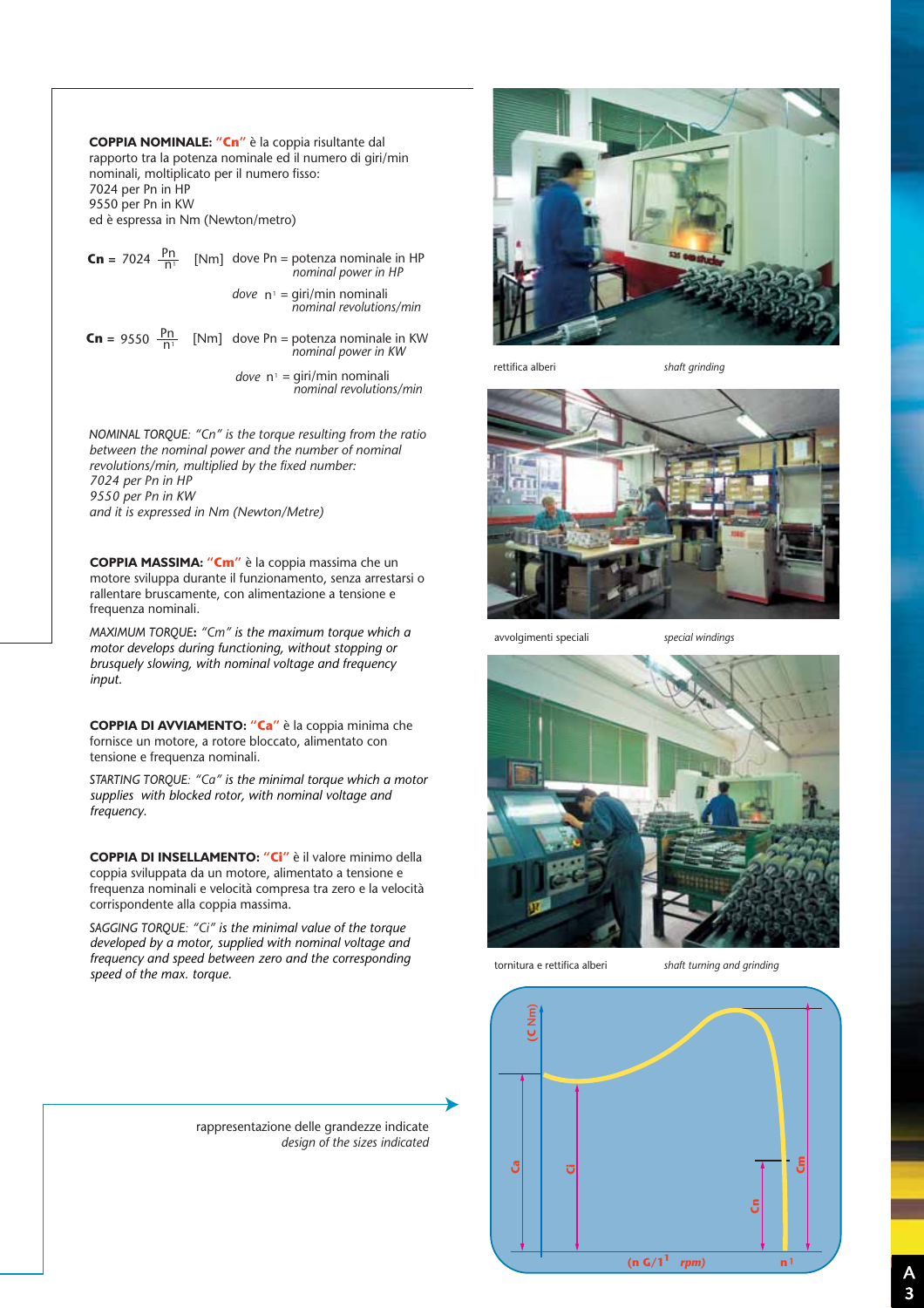## **caratteristiche costruttive** *construction characteristics*

**CASSA**: in lega di alluminio pressofuso nelle forme **B3 - B3/BL - B5.**

Nelle forme B3 - B3/BL i piedini sono ricavati direttamente da fusione per tutte le grandezze.

*FRAME*: *in die-cast aluminium alloy in the forms B3 - B3/BL - B5. In the B3 - B3/BL forms the feet are obtained directly from fusion for all sizes.*

**SCUDI**: in lega di alluminio pressofuso. Dalla grandezza MEC 112 a MEC 160 con anello in acciaio riportato per alloggiamento cuscinetto. Su richiesta possiamo fornire, per le grandezze MEC 90 e MEC 100, scudi con anelli come sopra.

*SHIELDS*: *these are in die-cast aluminium alloy. From size MEC 112 - MEC 160 with carrying steel ring to hold bearings. On request we can supply, for sizes MEC 90 and MEC 100, shields with rings as above.*

**FLANGE**: in lega di alluminio pressofuso nelle forme B5 e B14 per le grandezze da MEC 56 a MEC 132. Per la grandezza MEC 160 solo B5 in ghisa.

Le grandezze MEC 112 e MEC 132 sono con anello in acciaio riportato per alloggiamento cuscinetto. Su richiesta possiamo fornire, per le grandezze MEC 90 e MEC 100 flange con anelli come sopra.

*FLANGES*: *in die-cast aluminium alloy in forms B5 and B14 for sizes from MEC 56 to MEC 132. For size MEC 160 available only B5 in cast iron. Size MEC 112 and MEC 132 are equipped with carrying steel ring to hold bearings. On request we can supply, for sizes MEC 90 and MEC 100, flanges with rings as above.*

| Tolleranza centraggio flange Tolerance of flange centring |             |
|-----------------------------------------------------------|-------------|
| Fino a 230 mm di diametro                                 |             |
| Up to 230 mm diameter                                     |             |
| Oltre 230 mm di diametro                                  | $h\epsilon$ |
| Above 230 mm diameter                                     |             |

**COPRIBASETTA**: in lega di alluminio pressofuso con protezione IP 55. Su richiesta forniamo la stessa in due elementi (corpo e coperchio) con protezione IP 65. In ABS (scatole di varie forme e grandezze) per il contenimento di interruttore e/o condensatore sui motori monofase (vedi pag. 15).

*TERMINAL BOARD COVER: in die-cast aluminium alloy with IP 55 protection. On request we supply the same in two elements (body and cover) with IP 65 protection. In ABS (boxes of various shapes and sizes) for the holding of switches and/or condensers of single-phase motors (see page 15).*

**PRESSACAVI**: di serie in poliammide autoestinguente. A richiesta gli stessi in ottone nichelato.

*CABLE PRESSES*: *in series, self-extinguishing polyamide. On request available also in nickel-plated brass.*

**CUSCINETTI**: per tutte le grandezze vengono montati cuscinetti radiali rigidi prelubrificati ad una corona di sfere con doppia schermatura. Per particolari esigenze vengono montati cuscinetti stagni 2RS o con gioco maggiorato C3 oppure con grasso speciale per alte temperature.

Sono precaricati tramite anello di compensazione per eliminare i giochi assiali.

*BEARINGS: pre-lubricated rigid radial bearings with a crown of double shielded spheres are installed on all sizes. For particular necessities tight 2RS bearings or with oversize bearing clearance C3, or with special lubricant for high temperatures can be installed.*

*These are preloaded by means of the compensation ring to exclude end float.*

|                           |    |                       | Tabella cuscinetti |                                         | <b>Bearing graph</b> |             |             |     |                           |
|---------------------------|----|-----------------------|--------------------|-----------------------------------------|----------------------|-------------|-------------|-----|---------------------------|
| <b>PER MOTORE</b>         |    |                       |                    |                                         |                      |             |             |     |                           |
| <b>GRANDEZZA MEC.</b>     | 56 | 63                    | 71                 | 80                                      | 90                   | 100         | 112         | 132 | 160                       |
| FOR MOTOR OF<br>MEC SIZE. |    |                       |                    |                                         |                      |             |             |     |                           |
| <b>TIPO CUSCINETTO.</b>   |    |                       |                    |                                         |                      |             |             |     |                           |
| <b>BEARING TYPE.</b>      |    | $6201 - 2Z$ 6202 - 2Z |                    | $6202 - 2Z$   $6204 - 2Z$   $6205 - 2Z$ |                      | $6206 - 2Z$ | $6207 - 2Z$ |     | $6308 - 2Z$   $6309 - 2Z$ |
|                           |    |                       |                    |                                         |                      |             |             |     |                           |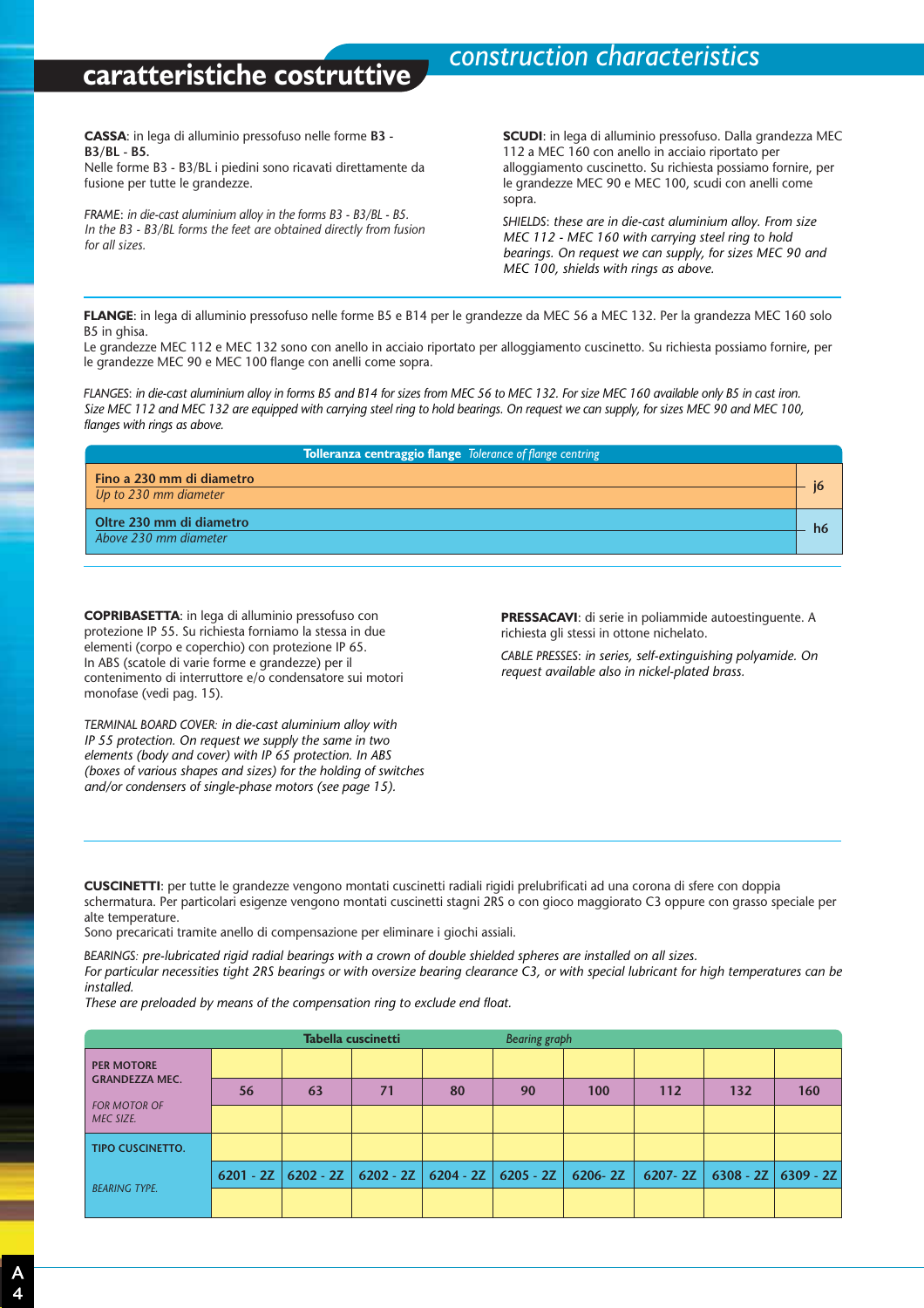**ALBERO E ROTORE**: é ricavato da acciaio C45 ed ha uscite unificate. Su richiesta si eseguono alberi secondo specifiche del cliente e motori con uscita albero anche dal lato ventola (bialbero). Il rotore è del tipo a gabbia di scoiattolo in lega di alluminio pressofuso.

*SHAFT AND ROTOR: made in C45 steel with unified exits. On customer's requests and following their personal specifics, shafts and motors with shaft exit on the fan side (double shaft) may be manufactured. The rotor is of the "squirrel cage type" in die-cast aluminium alloy.*

| <b>Tolleranze uscite alberi</b> Shaft output tolerance |                                                   |                                                                           |  |  |  |  |  |
|--------------------------------------------------------|---------------------------------------------------|---------------------------------------------------------------------------|--|--|--|--|--|
| <b>Diametro Albero</b><br><b>Shaft Diameter</b>        | $diag9$ a $g27$<br>from $\alpha$ 9 to $\alpha$ 27 | $da \varnothing 28$ a $\varnothing 42$<br>from $\alpha$ 28 to $\alpha$ 42 |  |  |  |  |  |
| <b>Tolleranze</b><br><b>Tolerance</b>                  |                                                   | k6                                                                        |  |  |  |  |  |

| <b>Dimensioni Sede Linguette</b> |                              |      |              |              |      |      |      |      |               |               |
|----------------------------------|------------------------------|------|--------------|--------------|------|------|------|------|---------------|---------------|
| <b>Tab Housing Dimensions</b>    | <b>MEC</b>                   | 56   | 63           | 71           | 80   | 90   | 100  | 112  | 132           | 160           |
| h.                               | h''<br>h9<br>Tx <sub>h</sub> | 3x3  | $4 \times 4$ | $5 \times 5$ | 6x6  | 8x7  | 8x7  | 8x7  | $10 \times 8$ | $12 \times 8$ |
| <b>TA</b>                        | T A                          | 10,2 | 12,5         | 16,0         | 21,5 | 27,0 | 31,0 | 31,0 | 41,0          | 45,0          |

**AVVOLGIMENTO DELLO STATORE**: é realizzato con filo di rame in classe H a doppio smalto ed è isolato dallo statore con materiale classe F. Apposite resine epossidiche tropicalizzanti vengono utilizzate per l'impregnazione capillare dello statore avvolto. Una adeguata essicazione in forno, conferisce allo stesso notevole isolamento elettrico e chimico nonché buona rigidità meccanica.

*WINDING OF THE STATOR*: *this is carried out with class H copper wire, double enamel and insulated from the stator with class F material. Appropriate tropical epoxide resins are used for the capillary impregnation of the wound stator. An adequate oven drying gives the stator at the same time, notable electric and chemical insulation and also a good mechanical rigidity.*

**RAFFREDDAMENTO**: é ottenuto per ventilazione esterna tramite ventola bidirezionale a pale radiali. Il copriventola, appositamente studiato per convogliare l'aria sull'esterno del motore, è in acciaio stampato e zincato ed ha protezione IP 20.

*COOLING*: *this is carried out by external ventilation provided by double-direction fan with radial blades. The fan cover studied expressly to convey the air on motor's external part, is in moulded galvanised steel and has IP 20 protection.*

**FINITURA**: di norma i motori non sono verniciati poiché i particolari soggetti ad ossidazione sono zincati elettroliticamente.

*FINISHING: usually the motors are not painted because the particular parts subject to oxidation undergo electrolyte galvanisation.*

**PROTEZIONE**: di serie IP 54; su richiesta si eseguono motori con protezione IP 55 e IP 65.

*PROTECTION*: *in series IP 54; on request motors with IP 55 and IP 65 protection are produced.*

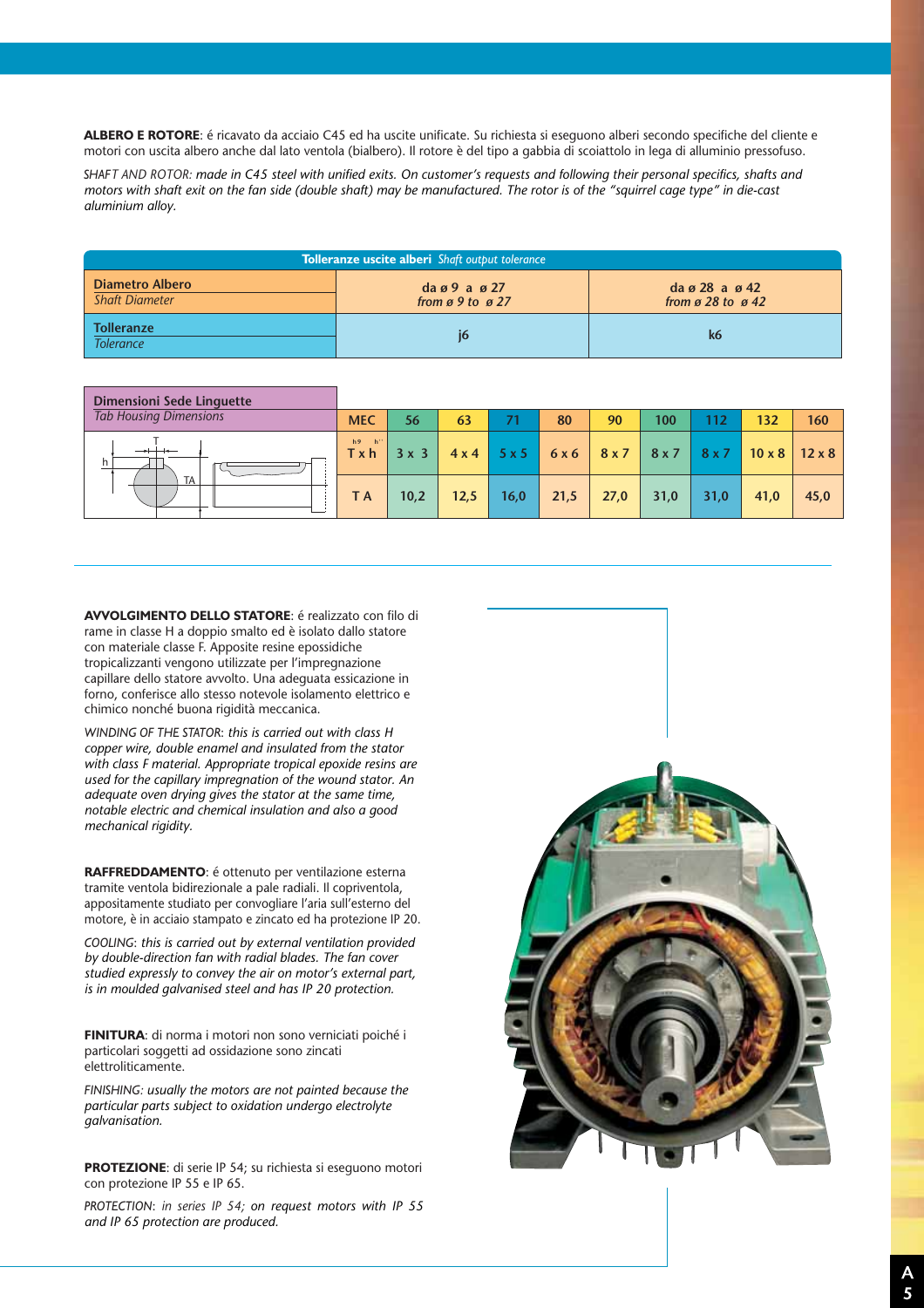## **caratteristiche di funzionamento** *working characteristics*

**TENSIONE E FREQUENZA DI ALIMENTAZIONE:** i motori trifase sono avvolti per funzionare ad una tensione di 230/400V 50 Hz fino alla grandezza MEC 112 e tensione 400/690V 50 Hz per grandezze superiori. Su richiesta si eseguono motori trifase avvolti per frequenze particolari e tensioni da 24V a 700V. Sulla tensione nominale di alimentazione è ammessa una variazione del ±5% ed entro tale limite è consentito una sovratemperatura di 10° degli avvolgimenti.

In casi particolari e per brevi periodi la variazione della tensione di alimentazione può scostarsi del ±10% del valore nominale, entro tale variazione è assicurata solo la coppia nominale non i limiti di temperatura.

I motori a 50 Hz possono essere alimentati anche alla frequenza di 60Hz con variazione delle caratteristiche elettriche e meccaniche di catalogo come da tabella.

*INPUT VOLTAGE AND FREQUENCY: The three-phase motors are wound to work at a voltage of 230/400V 50 Hz up to size MEC 112 and at a voltage of 400/690V 50 Hz for superior sizes. On request three-phase wound motors for particular frequencies and voltages from*  24V to 700V can be manufactured. On nominal input voltage a variation of ±5% is allowed and within this limit an overheating of 10° *on the windings is allowed.*

*In these particular cases and for short periods, variation of voltage may swing ±10% from the nominal value; within such variation only the nominal torque is assured, not the temperature limits.*

*The 50 Hz motors may also be powered at 60Hz frequency with catalogue variations of the electric and mechanical characteristics as shown on the graph.*

| <b>TENSIONI VOLTAGE</b>                                                         |                                                                             | <b>COEFFICIENTI DI VARIAZIONE COEFFICIENTS OF VARIATION</b> |                                                             |                                                                                                                                                                       |  |  |
|---------------------------------------------------------------------------------|-----------------------------------------------------------------------------|-------------------------------------------------------------|-------------------------------------------------------------|-----------------------------------------------------------------------------------------------------------------------------------------------------------------------|--|--|
| Motore avvolto a 50Hz<br>per le tensioni<br>Motor wound at 50Hz<br>for voltages | <b>Tensioni</b><br>di alimentazione<br>a 60Hz<br>Input voltages<br>at 60 Hz | <b>Potenza nominale</b><br>Nominal power                    | Giri al minuto<br>a vuoto<br>Idle revolutions<br>per minute | • Corrente nom. • Corrente di avv. • Coppia nom.<br>• Coppia avv. • Coppia max.<br>• Nom. Current • Starting Current • Nom. Torque<br>• Starting Torque • Max. Torque |  |  |
| 230                                                                             | 210                                                                         | 0,91                                                        | 1,2                                                         | 0,76                                                                                                                                                                  |  |  |
| 230                                                                             | 220                                                                         | 0,95                                                        | 1,2                                                         | 0,80                                                                                                                                                                  |  |  |
| 230                                                                             | 240                                                                         | 1,05                                                        | 1,2                                                         | 0,86                                                                                                                                                                  |  |  |
| 230                                                                             | 260                                                                         | 1,15                                                        | 1,2                                                         | 0,95                                                                                                                                                                  |  |  |
| 380                                                                             | 380                                                                         | $\mathbf{1}$                                                | 1,2                                                         | 0,83                                                                                                                                                                  |  |  |
| 400                                                                             | 380                                                                         | 0,95                                                        | 1,2                                                         | 0,80                                                                                                                                                                  |  |  |
| 400                                                                             | 440                                                                         | 1,1                                                         | 1,2                                                         | 0,91                                                                                                                                                                  |  |  |
| 400                                                                             | 460                                                                         | 1,15                                                        | 1,2                                                         | 0,95                                                                                                                                                                  |  |  |
| 400                                                                             | 480                                                                         | 1,2                                                         | 1,2                                                         | $\mathbf{1}$                                                                                                                                                          |  |  |

#### **CONDIZIONI AMBIENTALI DI FUNZIONAMENTO:**

i motori sono progettati per funzionare in condizioni normali: 1. altitudine non superiore ai 1000 mt slm,

2. temperatura ambiente non superiore a 40°C.

Per condizioni diverse, da quelle sopracitate, la potenza nominale varia in funzione del coefficiente di variazione indicato nella tabella.

*ENVIRONMENTAL WORKING CONDITIONS:*

*The motors are projected to work in normal environmental conditions:*

*1. altitude not superior to 1000 m above sea level,*

*2. environmental temperature not superior to 40*° *C*

*In conditions different from those named above, the nominal power varies according to the coefficient of variation indicated in the graph.*